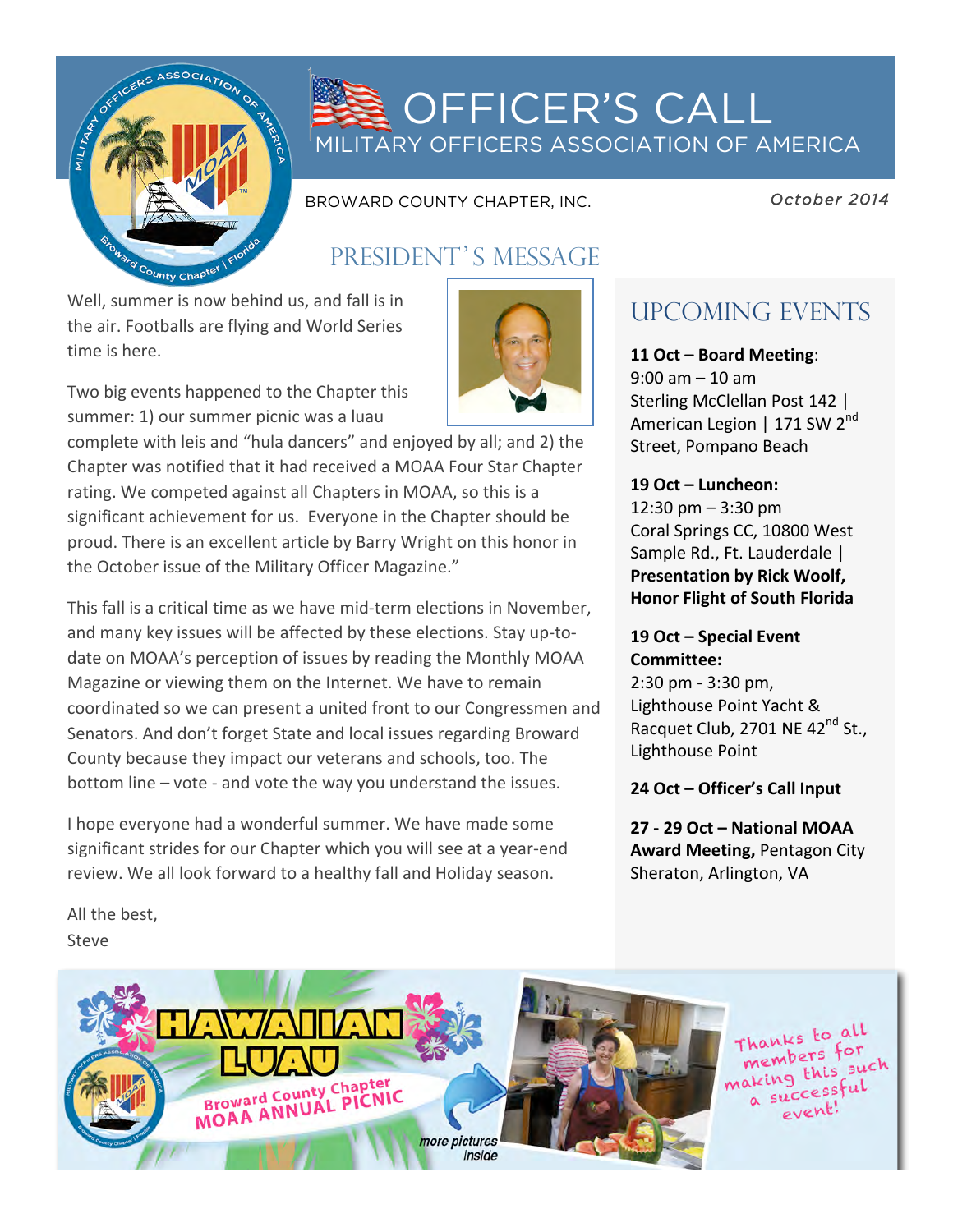## OFFICER'S CALL | MILITARY OFFICERS ASSOCIATION OF AMERICA *October 2014 | Pg. 2 October 2014 | Pg. 2*



## CHAPTER CONCERNs AND INFORMATION

This recurring column will provide Chapter members with the opportunity to share joys and information with each other and strengthen the bond we have as brother and sister officers and families of our nation's military veterans. If you have any information in this area to share. please advise the Secretary, Jean Bettner, 954-942-3651.

Please provide illness or other caring information regarding our members to our **President, or 3rd VP | Dr. Ronald Anderson, USPHS at 954.941.6189**.

**HAWAIILAN BUA** 

**The Summer Event** We had a great time at the summer "picnic" (a Luau this time) Here are a few pictures of the fun. Those of you wandering around the cooler Climes missed a great time.

Fran Roon Rachael Radoy, Lynne Warrick, Rita Gretina, Mary Burgess and **Marion Goold** showing off their luau garb and ogling the food.





**Janet Harrison** teaching some "young men" Jim Hunt, John Morrison, **Bill Danzer and Steve Bettner** the Hula.

## *Chapter elected officers include:*

*President*: LTC Steven Bettner |USA 954-942-3651 *1st Vice President*: LtCol Sam Trichilo |USAF 954-752-1280 *2nd Vice President*: LtCol David Harper |USAF 954-249-8868 *3rd Vice President*: Dr. Ronald Anderson | USPHS 954-941-6189 *Secretary*: Jean Bettner 954-942-3651 *Treasurer*: LtCol Charles Radoy, USAF 561-733-7276 *Legal*: CPT Ed Fink |USN 954-524-2889 *Chaplain*: LTC Ronald Burgess |USA 954-450-8823

Part of the Kitchen crew-Hope Myers, David Harpe, Jan Stanwyck-At work-Or is it play??? This is the party you want to be at next year!!!





Janet and her "students"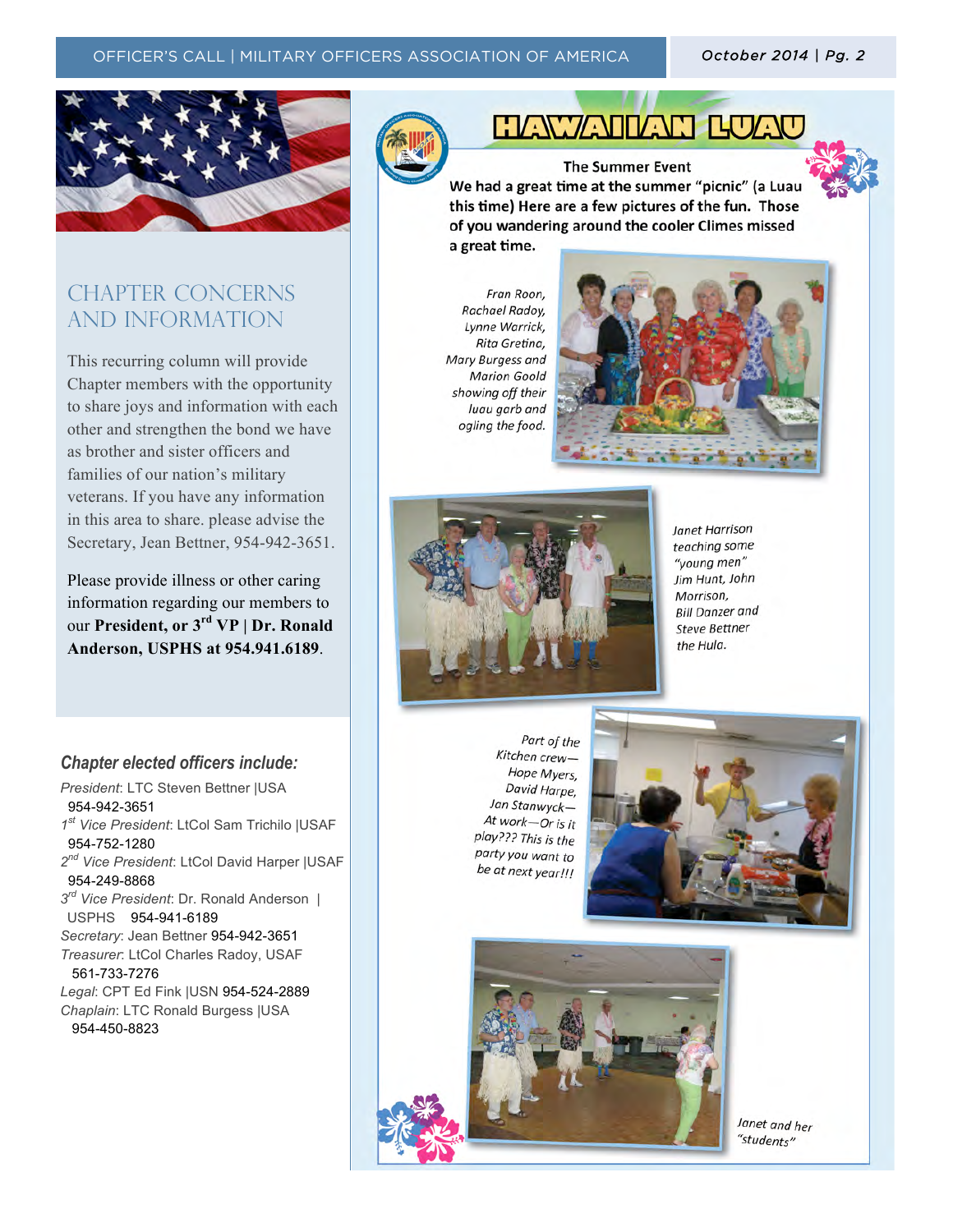## CHAPTER INFORMATION & CONCERNS

#### **New Ways to Pay Dues!**

Now you can pay your Broward County Chapter Dues using the Internet. MOAA has set up an online dues payment option. To use this option:

- Go to the National MOAA website (www.moaa.org)
- Click on "Chapters"
- Click on "Online Chapter Dues Payment"
- Click on "Join or Renew Your Chapter Dues"
- Enter the required information

Upon completion, you will receive an email payment confirmation. 

**The Traditional Way** Of course, you can always pay your dues the traditional way. Please send your check payable to MOAA-BCC to:

#### MOAA-BCC P.O. BOX 8552 Deerfield Beach, FL 33443-8552

NOTE: Annual dues for 2014 are \$30 for regular membership; \$15 for auxiliary membership.

#### **The Booster Club**

When you pay your dues, don't forget to think of the Booster Club. You can dedicate the \$10 donation to someone, or whatever you would like.

If your 2014 BBC MOAA dues are currently OVERDUE, use one of these easy ways to take care of them. If you need any help, contact one of your officers.

## CHAPTER award & Recognition

A significant event in our history has occurred. The Broward County Chapter has received National MOAA Recognition as a 4-Star Chapter. This is the first award we have received and a major event for all of us. The Board thanks all the members of the Chapter who have contributed so much to achieving this Honor.



### Recent happenings…



As a part of his summer training, Chris Williams attended his Air Assault School. As most know, the **School** is a Training School for those Infantrymen primarily mounted in aircraft, such as the 101<sup>st</sup> Airmobile Division. This was his training this past summer in Ft Benning, GA. Chris's progress as an ROTC Cadet is proceeding very well, reports his Mom, Linda.

### **Happy Birthday Leo!**



Pres. Bettner & emcee Thad Hamilton May 31



**Our** own Tuskegee Airman and Board Advisor celebrated his 90<sup>th</sup> Birthday recently. Surrounding LTC **Gray were his fellow Tuskegee Airmen and a contingent** from the MOAA Chapter. What followed was an evening of memories and Veteran fellowship. We all congratulate Leo on reaching the milestone, and let him know at the next meeting.